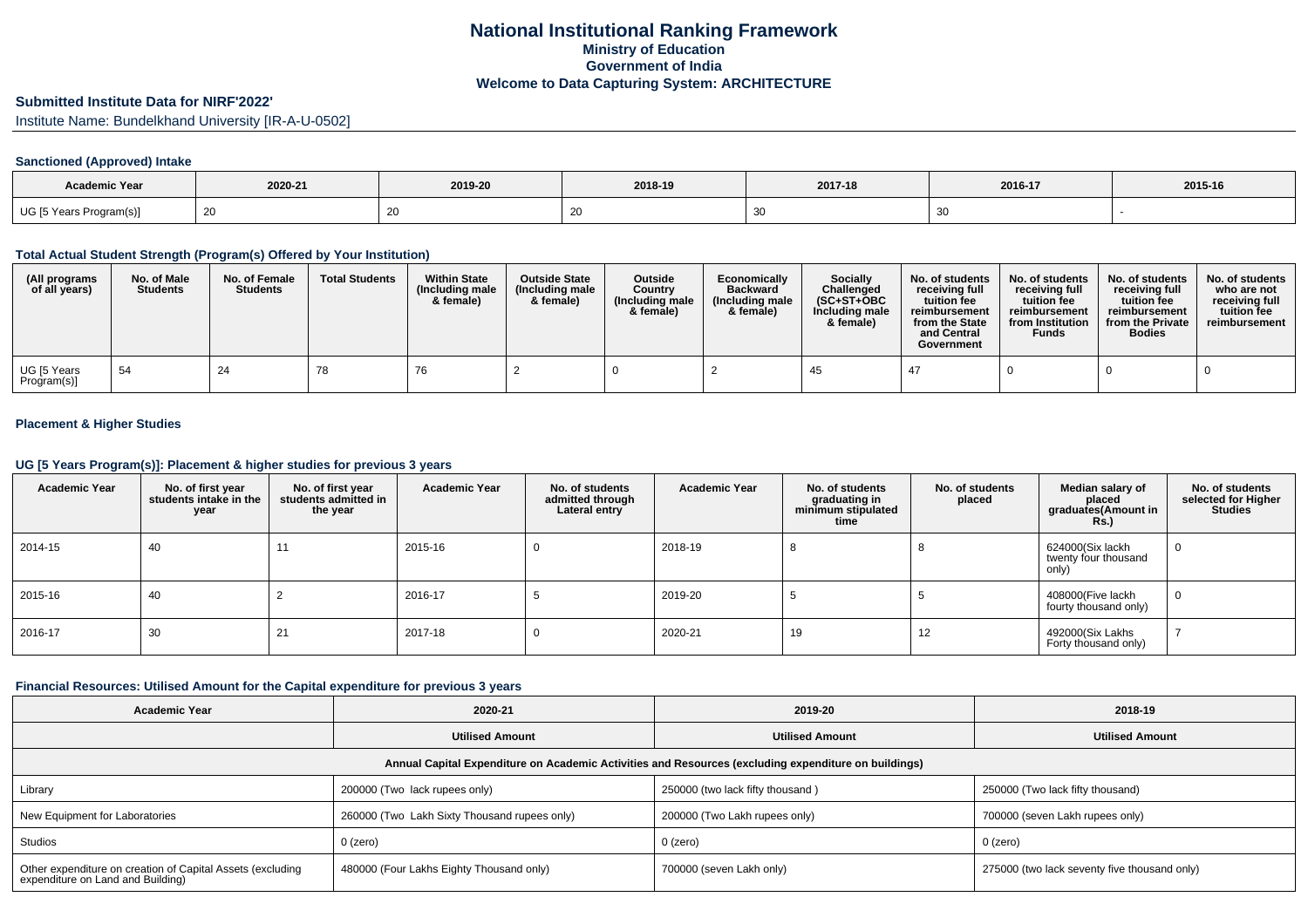#### **Financial Resources: Utilised Amount for the Operational expenditure for previous 3 years**

| Academic Year                                                                                                                                                                                 | 2020-21                                                    |                                       | 2018-19                                                                |  |  |  |  |  |  |
|-----------------------------------------------------------------------------------------------------------------------------------------------------------------------------------------------|------------------------------------------------------------|---------------------------------------|------------------------------------------------------------------------|--|--|--|--|--|--|
|                                                                                                                                                                                               | <b>Utilised Amount</b>                                     | <b>Utilised Amount</b>                |                                                                        |  |  |  |  |  |  |
| <b>Annual Operational Expenditure</b>                                                                                                                                                         |                                                            |                                       |                                                                        |  |  |  |  |  |  |
| Salaries (Teaching and Non Teaching staff)                                                                                                                                                    | 11596000 (one crore fifteen lack ninety six thousand only) | 9800000 (ninety eight lack only)      | 11412200 (one crore fourteen lack twelve thousand two<br>hundred only) |  |  |  |  |  |  |
| Maintenance of Academic Infrastructure or consumables and<br>other running expenditures(excluding maintenance of hostels<br>and allied services,rent of the building, depreciation cost, etc) | 210000 (Two Lakhs Ten Thousand only)                       | 110000 (one lack ten thousand only)   | 100000 (one lack only)                                                 |  |  |  |  |  |  |
| Seminars/Conferences/Workshops                                                                                                                                                                | 168000 (One Lakh sixty eight thousand only)                | 150000 (one lack fifty thousand only) | 200000 (two lack only)                                                 |  |  |  |  |  |  |

## **Sponsored Research Details**

| <b>Financial Year</b>                    | 2020-21             | 2019-20 | 2018-19 |
|------------------------------------------|---------------------|---------|---------|
| Total no. of Sponsored Projects          |                     |         |         |
| Total no. of Funding Agencies            |                     |         |         |
| Total Amount Received (Amount in Rupees) | 68000               |         |         |
| Amount Received in Words                 | Sixty Eight Tousand | Zero    | Zero    |

### **Consultancy Project Details**

| <b>Financial Year</b>                    | 2020-21                  | 2019-20 | 2018-19 |
|------------------------------------------|--------------------------|---------|---------|
| Total no. of Consultancy Projects        |                          |         |         |
| Total no. of Client Organizations        |                          |         |         |
| Total Amount Received (Amount in Rupees) | 260000                   |         |         |
| Amount Received in Words                 | Two Lakhs Sixty Thousand | Zero    | Zero    |

#### **PCS Facilities: Facilities of physically challenged students**

| 1. Do your institution buildings have Lifts/Ramps?                                                                                                         | Yes, more than 80% of the buildings |
|------------------------------------------------------------------------------------------------------------------------------------------------------------|-------------------------------------|
| 2. Do your institution have provision for walking aids, including wheelchairs and transportation from one building to another for<br>handicapped students? | Yes                                 |
| 3. Do your institution buildings have specially designed toilets for handicapped students?                                                                 | Yes, more than 80% of the buildings |

## **Faculty Details**

| Srno | Name                       | Age | Designation         | Gender | Qualification                          | <b>Experience (In</b><br>Months) | <b>Currently working</b><br>with institution? | <b>Joining Date</b> | <b>Leaving Date</b> | <b>Association type</b> |
|------|----------------------------|-----|---------------------|--------|----------------------------------------|----------------------------------|-----------------------------------------------|---------------------|---------------------|-------------------------|
|      | M S KHAN                   | 76  | Other               | Male   | Master of Urban &<br>Regional Planning | .567                             | Yes                                           | 01-11-2007          | $ \sim$             | Adhoc / Contractual     |
| 2    | Ar NEERAJ GUPTA            | 51  | Professor           | Male   | M.Arch.                                | -321                             | Yes                                           | 18-07-2016          | $ \sim$             | Regular                 |
| J.   | Ar SANDEEP<br>KUMAR MISHRA | 42  | Associate Professor | Male   | M.Arch.                                | 204                              | Yes                                           | 02-07-2010          | $- -$               | Regular                 |